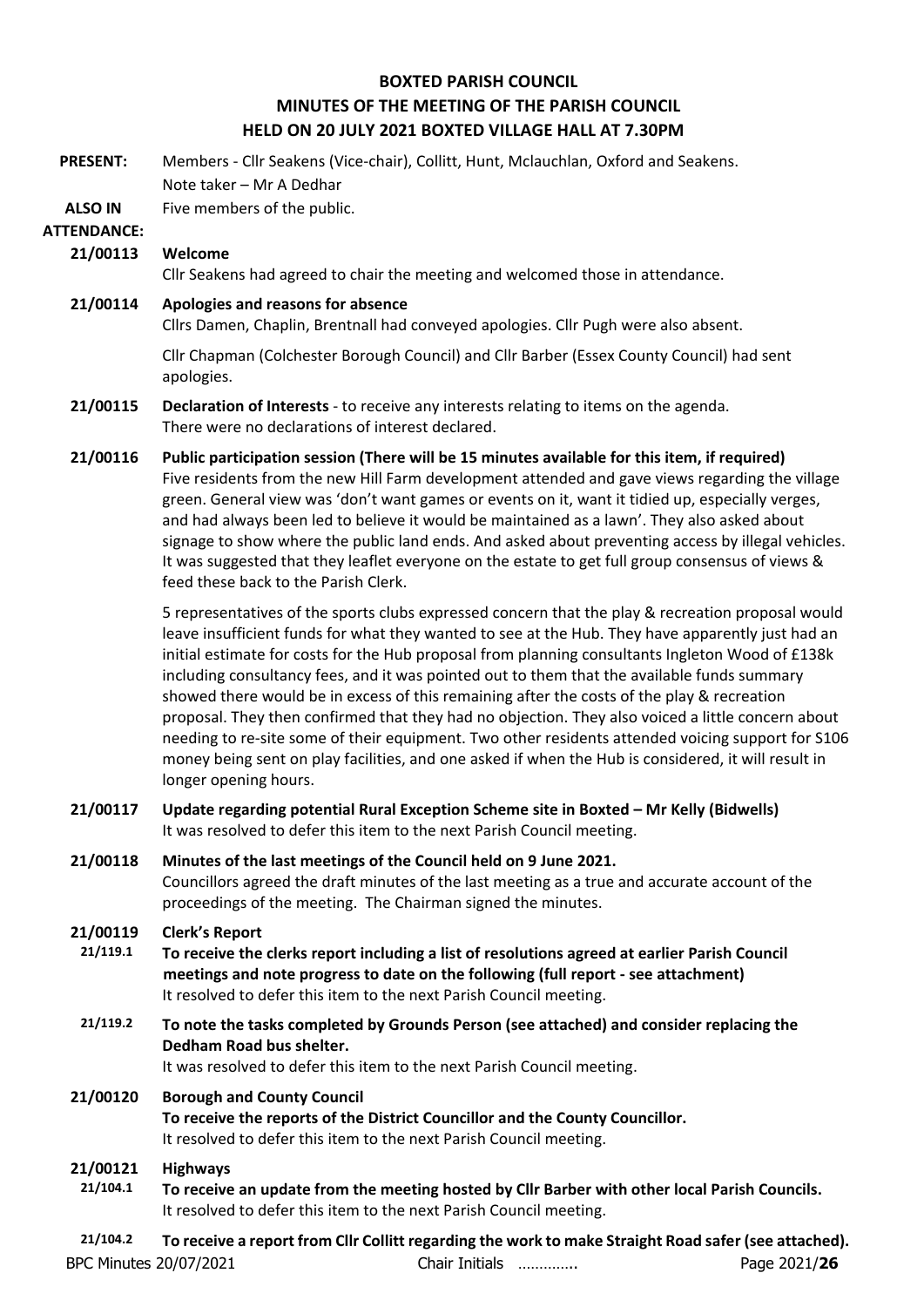Cllr Collitt presented his report (already distributed) and the Council resolved to approach Highways Agency to seek permission to cut back the vegetation on left hand verge when travelling from Boxted to Colchester to allow pedestrian usage.

#### **21/00122 S106 Committee**

- **21/122.1 To receive a proposal presented by the Recreation Ground Working Group,– Cllr Hunt - (see attached for detail) and consider approving the following:**
	- **Agreement in principle for improved Recreation Ground facilities, and agreement to allocate a budget of £75,000 (£60,000 from Section 106 money and £15,000 from Parish Council reserves)**
	- **Finalising the design & layout of the scheme and specifications of the equipment (which will be different from different suppliers)**
	- **To proceed with initial inspections, reports, and planning applications**
	- **Work to present a final detailed scheme, with detailed costings, back to the PC**
	- **consider the need, and best means of, seeking residents' views**

## **To receive the email from Cllr Arabella Brentnall and the letter from the sports clubs (see attached files).**

Cllr Hunt presented the S106 Working Group proposal, with some key changes. It was recognised that mounting play equipment on to the mounds brings complications in terms of specification and therefore cost. The Working Group has replaced the mounds and equipment thereon with a log based climbing structure as the centrepiece, which will give largely the same play value, but remove cost uncertainty, and allow the contingency sum asked for to be significantly reduced. It is possible to deliver the project within a budget of £75k still including 10% contingency. The mound could still be made from the driveway spoil, in an alternative location, and with no equipment on it, the specification would not be critical. He also referred to some of the comments and objections made by Cllr Brentnall in emails to various groups of recipients, saying that some of these comments had clearly caused confusion as evidenced by the Sports Clubs believing that there would be less than £100k left for the Hub project. And he asked for it to be recorded that contrary to Cllr Brentnall's inferences, no one involved in formulating the proposal, or voting in favour of it, was doing so from a motivation of any personal gain, self-interest, or other personal agenda. The Council was asked to give the project its agreement in principle, and to give the S106 Working Group authority to proceed with finalising the specification and prices, and the Council unanimously resolved to do this. It was also resolved to ask the Parish Clerk to proceed with checking whether any permissions might be needed, and to make such application for such permissions.

The Council then considered the need for, and best means of, seeking residents views. There was unanimous agreement that there was no need seen to conduct another village survey in respect of this project, because views had already been sought and received via social media channels, and taken full account of, but that it would be desirable to ask for resident views once again, in respect of plans for the Hub project. It was suggested that this be could done by way of leaflet/reply slip in a future Parish Magazine.

- **21/122.2 To approve submission of a planning application and building regulations for a ramped and stepped new access to the Community Hub building.**  The Council resolved to submit a planning application and building regulations for a ramped and stepped new access to the Community Hub building.
- **21/122.3 To consider the recommendation, from the S106 Committee, to appoint Ingleton Wood (see fee proposal attached) for consultancy on Hub building refurbishment.** The Council resolved to appoint Ingleton Wood (see fee proposal attached) for consultancy on Hub building refurbishment.

#### **21/00123 Parish Council Finance**

**21/123.1 To receive the Parish Council Financial Report as at the 30th June 2021 (see attachments including bank statements).**

It resolved to defer this item to the next Parish Council meeting.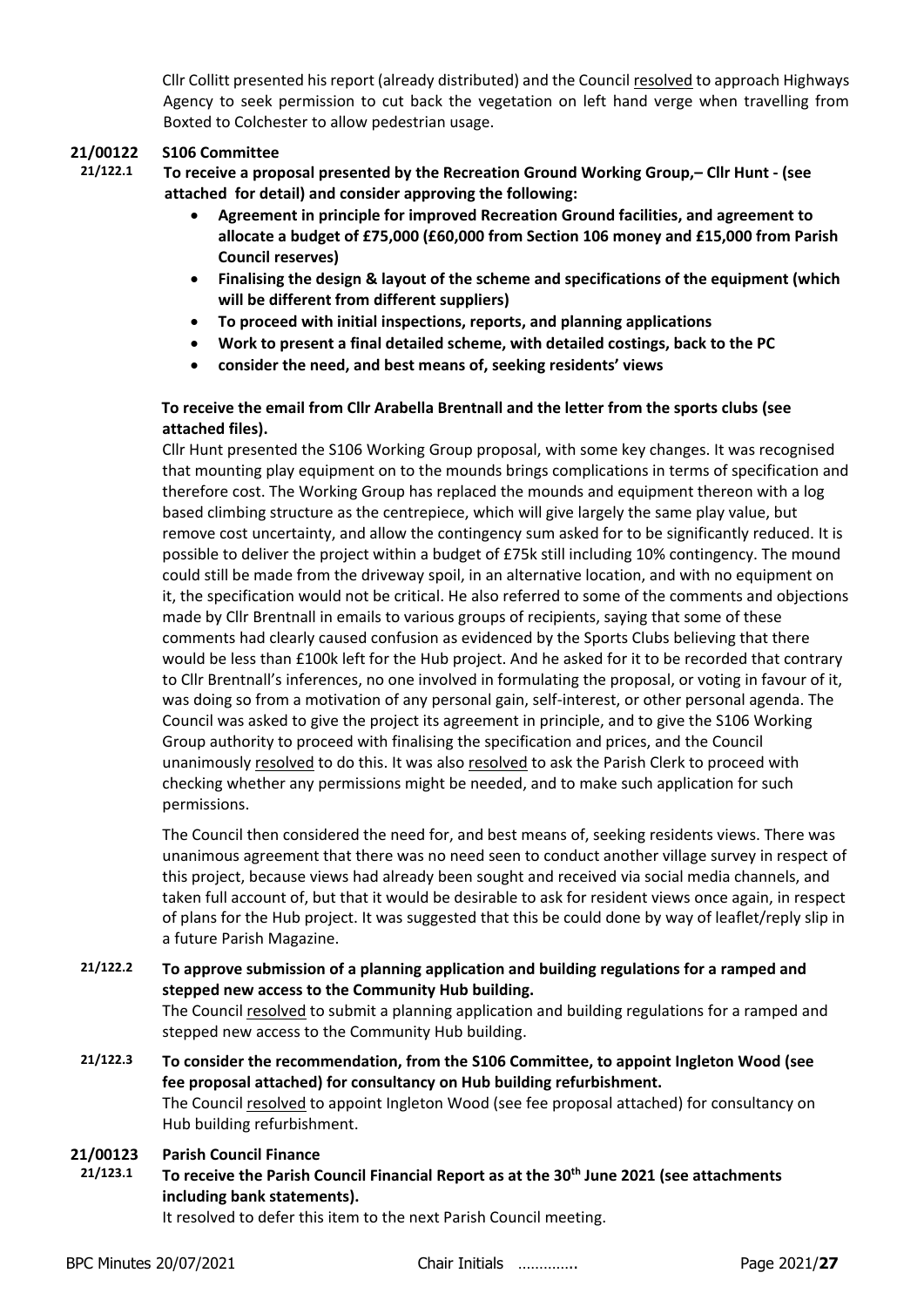## **21/00124 Planning Applications**

| 21/107.1 | The following applications were considered, and no submission comments were raised: |            |                                                           |                                                                                                                                    |
|----------|-------------------------------------------------------------------------------------|------------|-----------------------------------------------------------|------------------------------------------------------------------------------------------------------------------------------------|
|          | 211746                                                                              | 21/06/2021 | Runkins Farm, Langham Lane,<br>Boxted Colchester CO4 5HZ  | Application to discharge condition 3<br>(materials), 8 (landscaping), 9 (gates, walls<br>and fences) of planning permission 202849 |
|          | 211700                                                                              | 15/06/2021 | The Old Orchard, Wet Lane, Boxted<br>Colchester CO4 5TW   | Side extension on to detached house. This<br>is a resubmission of application 210248.                                              |
|          | 211808                                                                              | 28/06/2021 | Kings Cottage, Langham Lane,<br>Boxted Colchester CO4 5HZ | Proposed Single Storey Front Porch                                                                                                 |

To note the objection submitted on the following application.

The proposal does not offer enough information about how the proposed use of the site as "holiday cottages" will work within the industrial setting of the land where it is to be located. The site at 62A Straight Road is a mixed-use small industry site, with regular access by vans and lorries throughout daylight hours. Heavy machinery operates on the site frequently, creating both noise and dust issues which will not be conducive to a "holiday" atmosphere. Access to the proposed site will involve crossing through this industrial activity and does not seem safe nor suitable for the intended uses. The nearest other source of vehicle access is an unadopted road, Chapel Lane, which is equally unsuitable for access. Additionally, previous proposals similar to this in the local area (e.g. application no 102330) were rejected on the grounds that there is a lack of tourism facilities within the nearby villages, a situation which has not changed. Similarly transport infrastructure is not sufficient to support such a development, with the majority of journeys expected to be made by private car, to and from the site. Whilst the visual aspect of the proposal is not un-welcome and could be argued to be an improvement on an industrial use, it is not at all clear how the business would be viable given the location and this leads to a fear that the intended usage of the lodges is not for public leisure, but instead potentially for long term housing of workers, or private rental. The proposal also states that the development will not offer any additional employment potential to the local area, which is not in line with the Boxted neighbourhood plan, policy SB1, which dictates that outside of the settlement boundaries in Boxted parish, any similar schemes should be of benefit to and appropriate for the local employment needs.

The recent decisions and appeal were also noted.

# **21/00125 Village Green**

**21/125.1 To note the completion of the transfer of the Village Green to the Parish Council. The Council Insurers have been notified.**  This was noted.

- **21/125.2 To consider the tender specification for village green maintenance (see attached).** Following the resident's views expressed in the Public Participation session, it was agreed that more consultation with Hill Farm estate residents, and other neighbouring residents, was appropriate, before approving a specification.
- **21/125.3 To consider replacing the current round seat with a memorial bench (Cllr Brentnall).** It resolved to defer this item to the next Parish Council meeting.
- **21/125.4 To consider siting a Christmas Tree on the Village Green.** It resolved to defer this item to the next Parish Council meeting.

#### **21/00126 Community Hub**

## **To consider the request received by the Hub lessees to provide further lease fee relief of 80% for a further 3 months (June - August) before restarting the sliding scale of increases at 20% per month (see attached).**

The Council resolved to agree to a further deferral, covering June – August, of the introduction of staged increases back to full rental was approved unanimously, but subject to the lessees being reminded that the formal lease has expired and is currently being extending on a monthly basis, whereby either party can terminate the tenancy at the end of any monthly period, and that agreement to a new term lease will not be considered without the Council receiving a business plan from the lessees, and that this business plan might be considered in competition with other prospective tenants.

#### **21/00127 Recreation Ground**

#### **To agree the preferred outside water dispenser (see attached).**

The Council resolved to purchase and install the anti-vandal water dispenser.

**21/00128 Insurance**